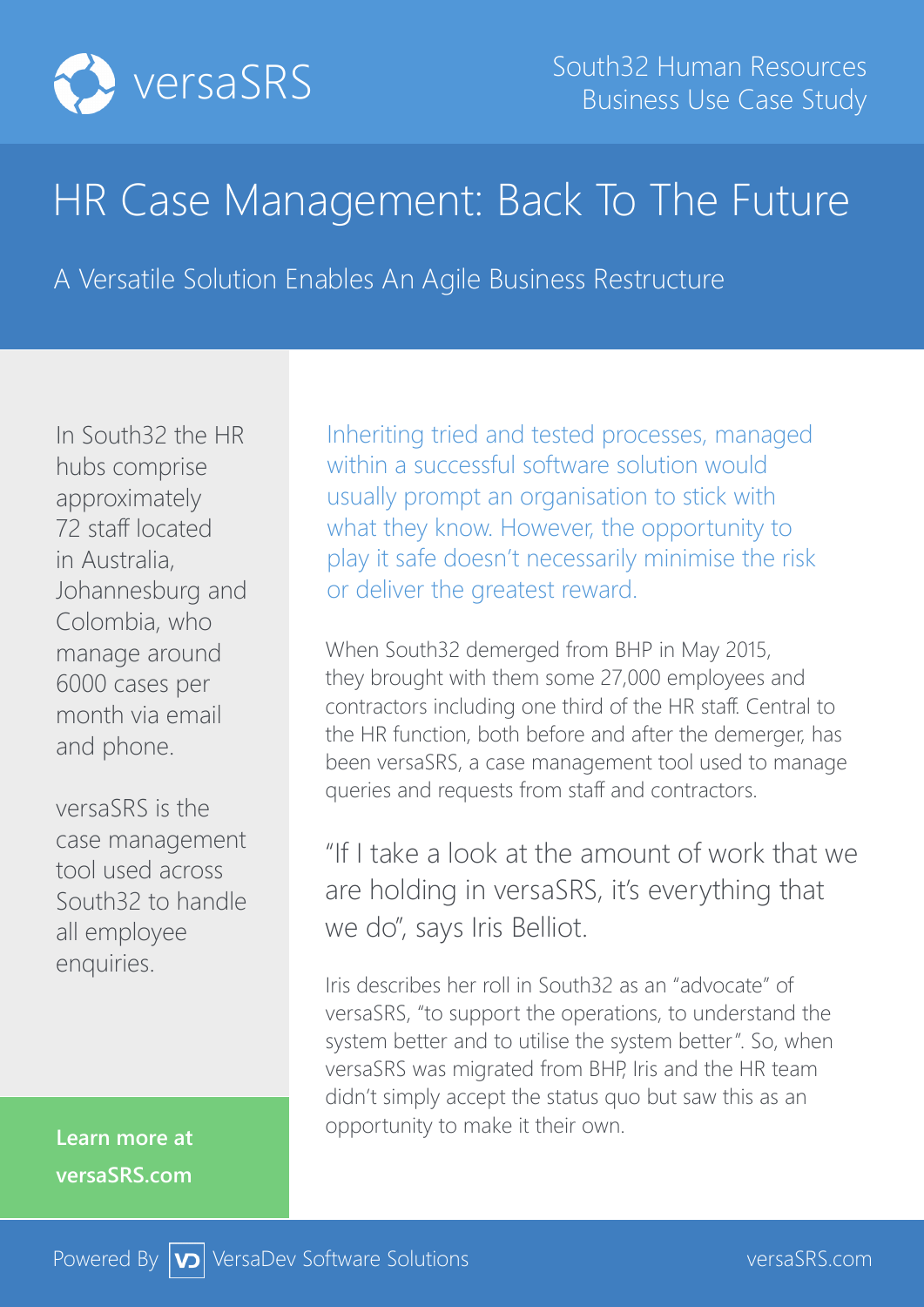

One of the key words during South32's inception was 'agility', underpinned by the desire to make things happen quicker and easier. This was reflected in the remodelling of their support framework which was aimed at producing self-sufficient teams.

"Taking a look at what we had in BHP and knowing what we have in South32, helped us to identify improvement areas and actually turn them into a positive. The reason why we have been able to improve is because we knew what the past was and VersaDev gave us the right support to look at what the future should be."

"Being used to a system that is really good, the only thing that we had in mind was to simplify and be able to support things in the same time that we are in."

"We brought the knowledge onto the location because obviously we understand the processes here in far greater detail than our IT Service Desk would and instead of sending emails back and forth like we used to do in BHP, we now know how to do these things ourselves. We have enough knowledge in-house to be able to turn things around really quickly and give the right tools to the business so they can continue doing their work and not miss any deadlines."

South32 now have a system where if they decide to change a process tomorrow, they could more than likely reflect it within the application tomorrow as well. This gives them the ability to be flexible as the business changes.

One of the unexpected benefits of this flexibility has been the sharing of skills across teams. In the beginning, teams were dedicated to a particular operation. Now what they are seeing is a crossskilling between teams which effectively minimises the risk so that the bulk of knowledge does not rest with a small group of people. This in turn, means that they are able to spread the workload to cover the peaks and troughs.